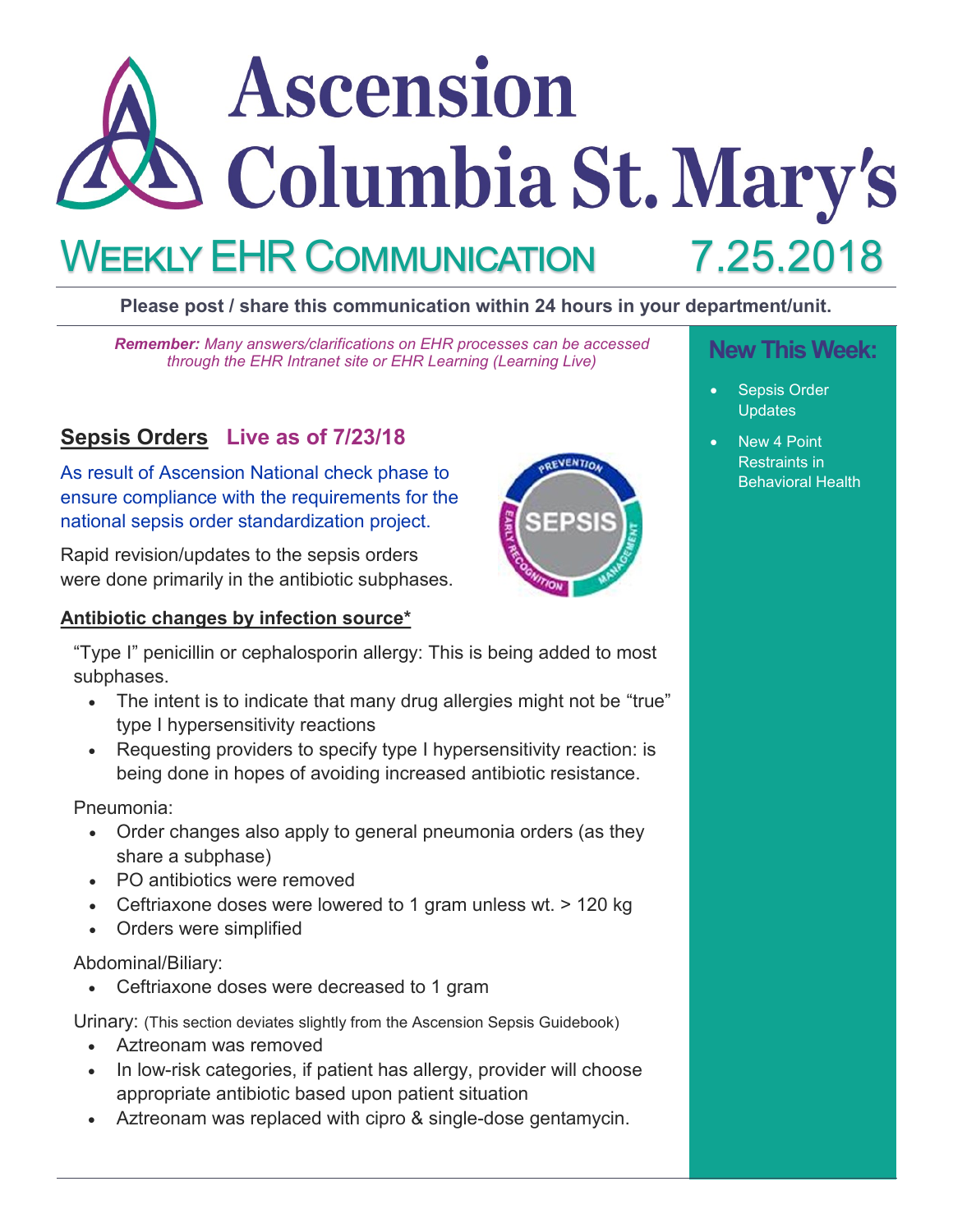# **Sepsis Revisions continued**

#### **General order changes**

All urinalysis with reflex (automatic) cultures were removed

- Replaced with individual urinalysis & culture orders
- Since many cultures only reflect colonization, they're trying to avoid unnecessary antibiotics & want providers to thoughtfully choose culture based upon symptoms

All procalcitonin's were removed from the orders

- Recent evidence that procalcitonin is less helpful, except in community-acquired pneumonia
- If ordered, they want providers to thoughtfully choose procalcitonin.

## **\*As with any situation, patient factors & local antibiotic resistance patterns impact the choice of antibiotics. These changes reflect the Ascension standard antibiotic recommendations.**

For questions: Please contact one of the staff or providers who have been active on the sepsis projects, Patty Haugh RN-CNS, Donald Lee MD, Anton Salud MD, Andy Ticcioni, John Canepa, Julie Kreckow and Greg Bruder.

There is also an Ascension National Sepsis Guidebook & Toolkit. If anyone is interested in receiving a copy, please contact one of the above people.

# • **4 Point Restraints for Behavioral Health– Updated Go Live of 7.30.18**

Inpatient Behavioral Medicine at Ozaukee will be implementing new DeRoyal 4 point restraints. **Only Inpatient Behavioral Medicine at Ozaukee will currently be using 4 point violent restraints**, all other units will continue their current practices for violent restraint episodes.

The 4 point Restraints have been added to the following Powerforms:

•Restraint/Seclusion for Violent Behavior Initiation

•Restraint/Seclusion Re-Evaluation

| <b>Restraint Type</b>                                                       |
|-----------------------------------------------------------------------------|
| Seclusion                                                                   |
| 5-Point Restraint (waist, left ankle, right ankle, left wrist, right wrist) |
| 4-Point Restraint (left ankle, right ankle, left wrist, right wrist)        |
| trenenan                                                                    |
| Pelvic                                                                      |
| Physical Hold                                                               |
| Other:                                                                      |
|                                                                             |
|                                                                             |